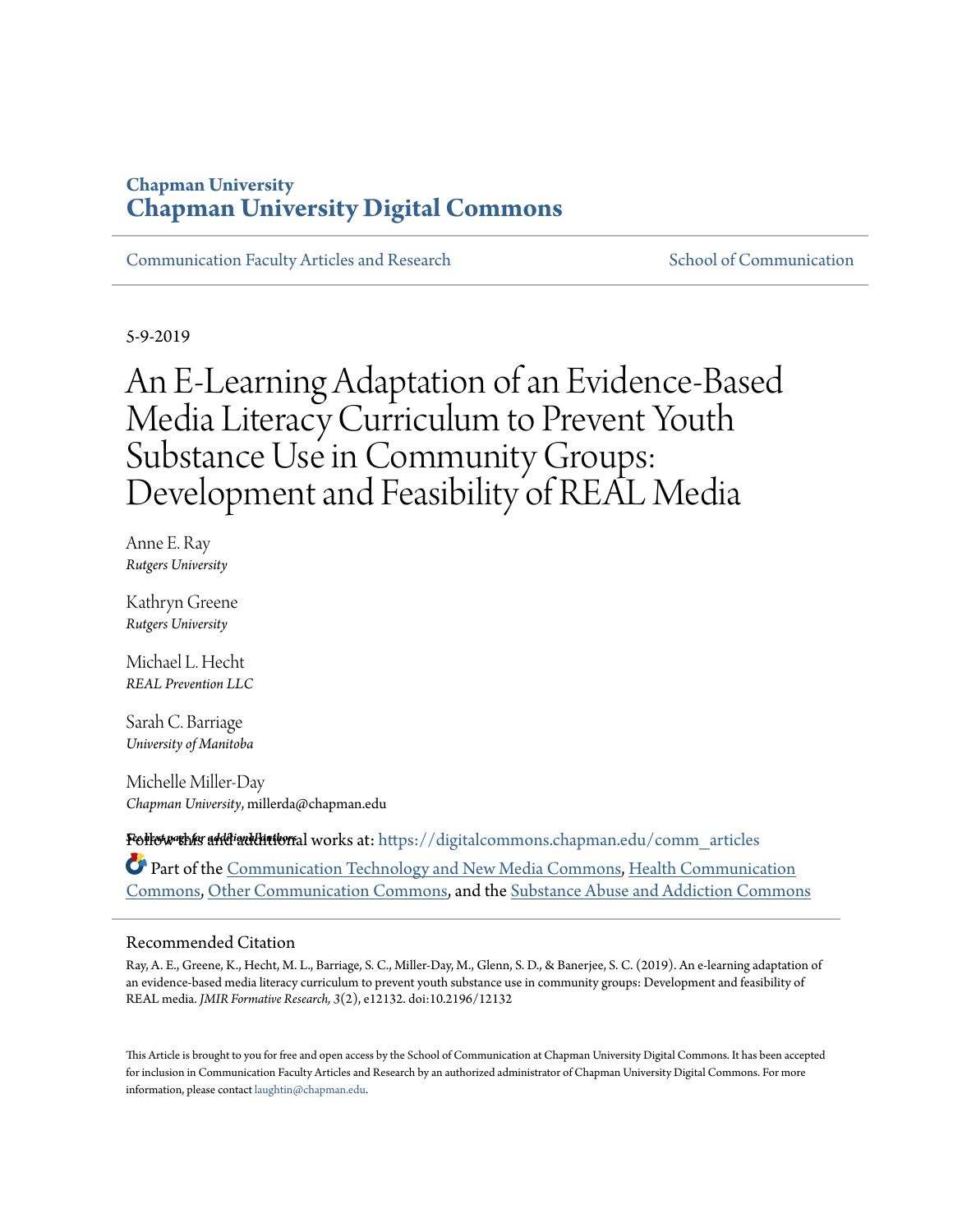## An E-Learning Adaptation of an Evidence-Based Media Literacy Curriculum to Prevent Youth Substance Use in Community Groups: Development and Feasibility of REAL Media

#### **Comments**

This article was originally published in *JMIR Formative Research*, volume 3, issue 2, in 2019. [DOI: 10.2196/](https://doi.org/10.2196/12132) [12132](https://doi.org/10.2196/12132)

#### **Creative Commons License**

**[Creative](https://creativecommons.org/licenses/by/4.0/) This work is licensed under a** [Creative Commons Attribution 4.0 License.](https://creativecommons.org/licenses/by/4.0/) License

**Copyright**

The authors

#### **Authors**

Anne E. Ray, Kathryn Greene, Michael L. Hecht, Sarah C. Barriage, Michelle Miller-Day, Shannon D. Glenn, and Smita C. Banerjee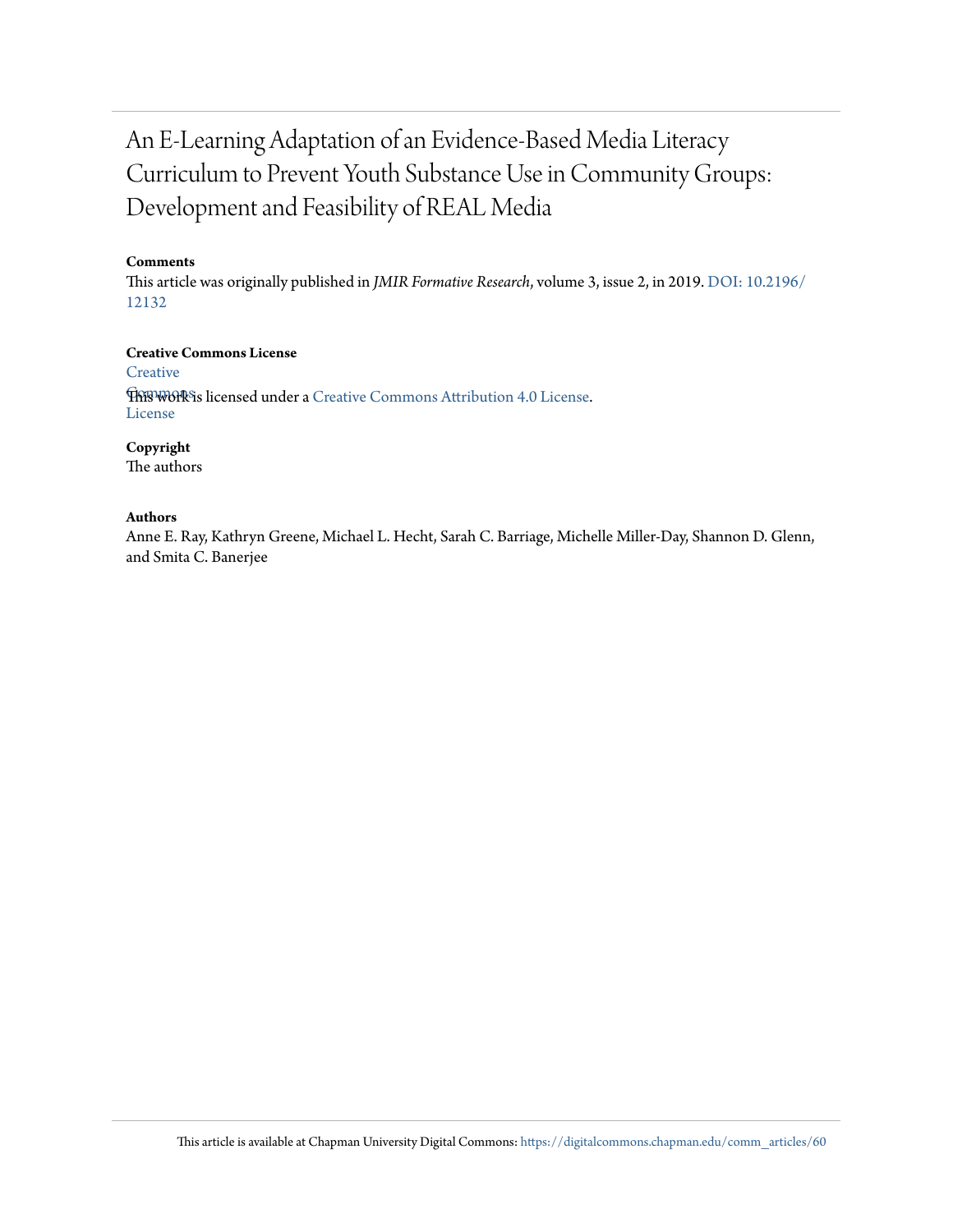#### Original Paper

## An E-Learning Adaptation of an Evidence-Based Media Literacy Curriculum to Prevent Youth Substance Use in Community Groups: Development and Feasibility of REAL Media

Anne E Ray<sup>1</sup>, PhD; Kathryn Greene<sup>2</sup>, PhD; Michael L Hecht<sup>3</sup>, PhD; Sarah C Barriage<sup>4</sup>, PhD; Michelle Miller-Day<sup>3,5</sup>, PhD; Shannon D Glenn<sup>3</sup>, BA; Smita C Banerjee<sup>6</sup>, PhD

<sup>1</sup>Department of Health Behavior, Society, and Policy, School of Public Health, Rutgers, The State University of New Jersey, Piscataway, NJ, United States

<sup>2</sup>School of Communication and Information, Rutgers, The State University of New Jersey, New Brunswick, NJ, United States <sup>3</sup>REAL Prevention LLC, Clifton, NJ, United States

<sup>4</sup>College of Nursing, Rady Faculty of Health Sciences, University of Manitoba, Winnipeg, MB, Canada

<sup>5</sup>Department of Communication Studies, School of Communication, Chapman University, Orange, CA, United States

<sup>6</sup>Department of Psychiatry and Behavioral Sciences, Memorial Sloan Kettering Cancer Center, New York, NY, United States

**Corresponding Author:**

Anne E Ray, PhD Department of Health Behavior, Society, and Policy School of Public Health Rutgers, The State University of New Jersey 683 Hoes Lane West Piscataway, NJ, 08854 United States Phone: 1 732 235 5716 Email: [aer108@sph.rutgers.edu](mailto:aer108@sph.rutgers.edu)

## *Abstract*

**Background:** There is a need for evidence-based substance use prevention efforts that target high school-aged youth that are easy to implement and suitable for dissemination in school and community groups. The Youth Message Development (YMD) program is a brief, four-lesson, in-person curriculum that aims to prevent youth substance use through the development of youth media literacy. Specifically, YMD aims to increase understanding of advertising reach and costs, along with the techniques used to sell products; develop counterarguing and critical thinking skills in response to advertisements; and facilitate application of these skills to the development of youth-generated antisubstance messages. Although YMD has demonstrated evidence of success, it is limited by its delivery method and focus on alcohol and smoking.

**Objective:** Study objectives were two-fold: (1) to adapt the YMD curriculum to a self-paced, interactive, electronic-learning (e-learning) format and expand its content to cover alcohol, combustible cigarettes, e-cigarettes, smokeless tobacco, marijuana, and prescription drugs, and (2) to test the feasibility of the adapted curriculum in partnership with a national youth organization.

**Methods:** An iterative process was employed in partnership with the 4-H youth development organization and a technology developer and consisted of six phases: (1) focus groups to guide adaptation, (2) adaptation to an e-learning format renamed REAL media, (3) pilot-testing of the REAL media prototype to determine feasibility and acceptability, (4) program revisions, (5) usability testing of the revised prototype, and (6) final revisions. Focus groups and pilot and usability testing were conducted with 4-H youth club members and adult club leaders.

**Results:** Focus group feedback guided the build of an e-learning prototype of REAL media, which consisted of five online levels and interactive content guided by a mix of narration and on-screen text. Results of a pilot test of the prototype were neutral to positive, and the program was refined based on end-user feedback. An independent usability test indicated that youth 4-H members felt favorably about navigating REAL media, and they reported high self-efficacy in applying skills learned in the program. Additional refinements to the program were made based on their feedback.

**Conclusions:** The iterative build process involving the end user from the outset yielded an overall successful technology-driven adaptation of an evidence-based curriculum. This should increase the likelihood of effectively impacting behavioral outcomes as well as uptake within community organizations.

[XSL](http://www.w3.org/Style/XSL)•FO **[RenderX](http://www.renderx.com/)**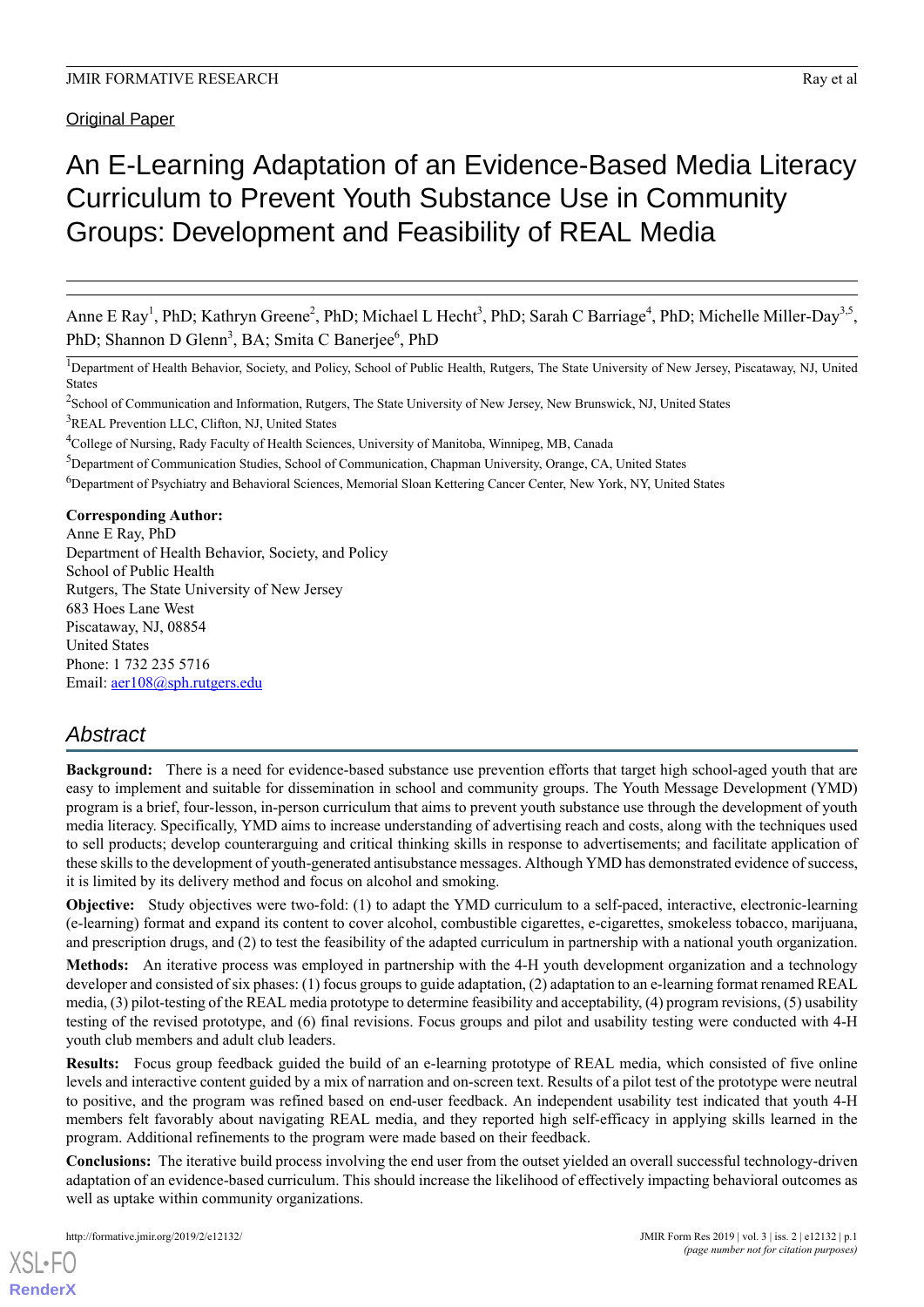#### *(JMIR Form Res 2019;3(2):e12132)* doi: $10.2196/12132$

#### **KEYWORDS**

substance use; prevention; media literacy; e-learning; adaptation

#### *Introduction*

National survey results show a significant increase in prevalence rates of youth substance use during high school, which typically spans ages 14 to 18 in the United States [\[1](#page-11-0),[2\]](#page-11-1). For example, recent Monitoring the Future data [\[2](#page-11-1)] indicate that by 12th grade, 61% of youth have consumed alcohol, 45% have used marijuana, 36% tried vaping (including nicotine, marijuana, and/or just flavoring), 27% smoked cigarettes, and 11% have used smokeless tobacco. These figures represent a two- to three-fold increase from lifetime prevalence rates reported in eighth grade. This is of particular concern given the growing body of research that suggests there are detrimental effects on brain development among youth in this age range [[3](#page-11-2)-[5\]](#page-11-3). Research also shows that there is an inverse relationship between age of onset of substance use and risk for problematic use later in life [[6\]](#page-11-4).

Given that youth experimentation with substance use begins in early adolescence (or middle school), the majority of evidence-based substance use prevention efforts target youth of this age to prevent further escalation of use [[7](#page-11-5)[-9](#page-11-6)]. Yet, the transition to high school and the corresponding rise in prevalence rates nationwide suggest this may provide another meaningful opportunity for intervention. Given that fewer evidence-based options exist for high school-aged youth, there is a need for prevention efforts among this population to complement programming delivered earlier in adolescence [\[10](#page-11-7),[11](#page-11-8)]. Brief, theory-driven approaches that can be easily implemented with fidelity, require minimal resources, and are suitable for dissemination among community groups are important given the limitations of school- and community-based implementation  $[12]$  $[12]$ .

Youth Message Development (YMD) is one example of an evidence-based program targeting youth in middle adolescence [[13](#page-11-10)[,14](#page-11-11)]. YMD is a brief, developmentally appropriate intervention for early high school-aged youth (ages 13-15 years) that aims to prevent adolescent substance use via increasing media literacy skills. A large body of evidence suggests that youth exposure to substance-related advertisements is associated with actual use  $[15]$  $[15]$  $[15]$ . YMD content (1) increases youth awareness of advertising reach and costs, (2) increases their knowledge of techniques advertisers use to sell products, (3) develops youth counterarguing and critical thinking skills in response to advertisements, and (4) includes an active learning component in which youth apply these skills and techniques to create and disseminate their own antisubstance messages [[14\]](#page-11-11). This approach is developmentally appropriate because it responds to youth increases in executive function, independence, and rebelliousness that occur during middle adolescence. It also capitalizes on adolescents' increasing media focus and social media connectedness [\[16](#page-11-13)]. Guided by the Theory of Active Involvement, YMD is thought to impact youth behavior via engaging youth in the curriculum leading to an increase in knowledge and skills, followed by a period of reflection on

one's own behavior and subsequent change in expectancies and normative beliefs related to substance use [\[17](#page-11-14)].

Initial research on YMD focused on smoking-specific ads, and results indicated a positive impact on beliefs about smoking as well as intentions to smoke among youth who received YMD relative to controls  $[18,19]$  $[18,19]$  $[18,19]$ . A follow-up study focused on alcohol ads and demonstrated positive effects on youth self-efficacy to apply curriculum skills [[13\]](#page-11-10). Whereas many existing prevention curricula are time-intensive and are schooland family-based, YMD is unique in that it is designed to be brief (90 minutes or less) and delivered by community groups. For wide-scale implementation and dissemination, the timing is a benefit, whereas the need for an in-person facilitator necessitates resources such as time and availability, as well as training to increase fidelity. Additionally, as youth begin to experiment with other substances (eg, marijuana and other types of tobacco products)  $[1,2]$  $[1,2]$  $[1,2]$ , it would be useful to expand the focus of programming to include content beyond alcohol and smoking.

To overcome these challenges of YMD, this paper focuses on adapting YMD from an in-person to an electronic-learning (e-learning) program, as well as broadening its focus to include other commonly used substances in adolescence. Much of human interaction and information seeking is migrating to electronic format, particularly among this age group, and substance use prevention efforts are no exception  $[20,21]$  $[20,21]$  $[20,21]$ . This raises issues about developing practices for electronic delivery, and also for those migrating from print or face-to-face delivery. These issues are particularly challenging when addressing the needs of populations like youth who are "digital natives" [\[16](#page-11-13)] and for whom interactivity has been identified as a key component of any effective substance use prevention intervention  $[22]$  $[22]$ . The objectives of this research were to  $(1)$ adapt an evidence-based, in-person media literacy-based substance use prevention curriculum for youth ages 13 to 15 years (YMD program) to a self-paced, interactive, e-learning format for implementation and dissemination in a youth organization, and (2) test the feasibility of this e-learning approach via both pilot and usability testing among the target audience.

#### *Methods*

#### **Overview of the Adaptation Process**

A six-phase process was employed to adapt the YMD curriculum from an in-person, paper-based curriculum to an e-learning program, and subsequently test the feasibility (see [Figure 1\)](#page-4-0): (1) focus groups were conducted to elicit feedback on existing content and suggestions for adaptation to e-learning, (2) an e-learning prototype was built in partnership with a technology firm, (3) the prototype was pilot-tested to establish feasibility, (4) modifications were made based on results from the pilot testing, (5) a usability test was conducted with a new set of

 $XS$  $\cdot$ FC **[RenderX](http://www.renderx.com/)**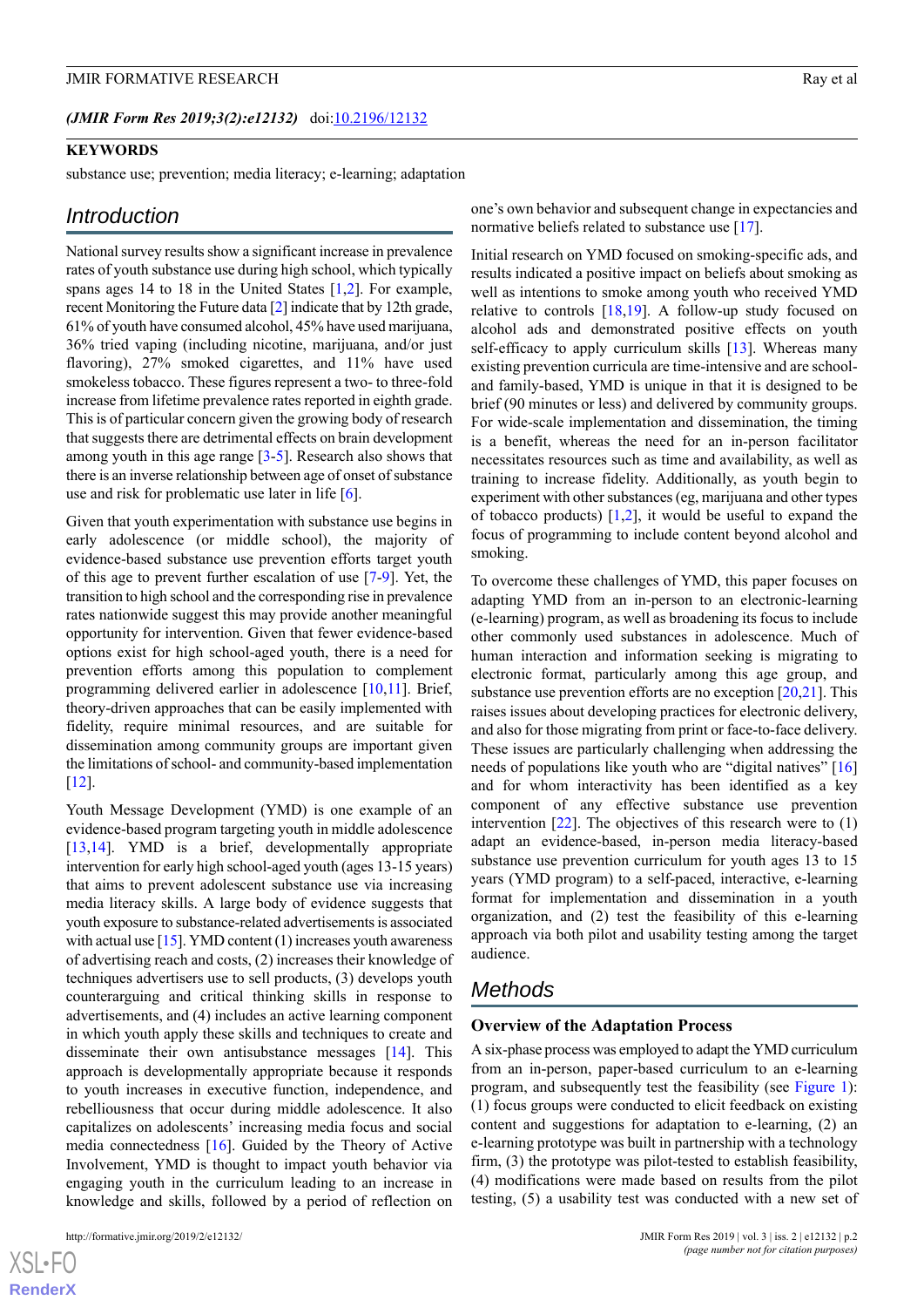users, and (6) the program was finalized based on usability findings. Phases 1, 3, and 5, which focused on gathering user feedback, were implemented with our target audience of 4-H youth members and adult club leaders, whereas phases 2, 4, and 6 were led by our technology partner. Thus, our adaptation process included a unique partnership model that went beyond adapting the evidence-based curricula with the help of a technology partner, and included the end user (in this case, 4-H members and leaders) from the outset. 4-H offers youth development programming via university-based cooperative extensions in communities throughout the United States and reaches nearly six million youth per year [[23\]](#page-11-20). Their programming spans several areas including healthy living and incorporates a hands-on learning approach [\[24](#page-12-0)]. Accordingly, they were an optimal partner from both a content and dissemination standpoint. Recruitment and study procedures were approved by the Institutional Review Board of Rutgers University (New Brunswick, NJ).

<span id="page-4-0"></span>**Figure 1.** The six-phase adaptation process to convert Youth Message Development program to an e-learning format.



#### **Participants and Recruitment**

Participants for our user feedback phases (ie, focus groups, pilot testing, and usability testing) consisted of 4-H members (n=76) and leaders (n=16) recruited from clubs in New Jersey and Maryland (see [Table 1](#page-4-1) for demographics by phase). For each phase, club leaders were recruited via an email announcement from the state 4-H office. Interested leaders were then provided with a recruitment flyer to share with their teen members that described the purpose of the research activity, timing, and compensation. Flyers targeted high school-aged youth in grades 9 and 10. Parental consent and teen assent were obtained for all 4-H members, and informed consent was obtained from all 4-H leaders. Participants were provided with food during each user feedback phase, and members and leaders received US \$30 and US \$50 gift cards, respectively, as compensation for their participation.

<span id="page-4-1"></span>**Table 1.** Participant demographics by phase.

| Variable                         | Focus groups <sup><math>a</math></sup> (n=27), n (%) | Pilot testing <sup>a</sup> (n=43), n $(\% )$ | Usability testing $(n=22)$ , n (%) |  |
|----------------------------------|------------------------------------------------------|----------------------------------------------|------------------------------------|--|
| Participant type                 |                                                      |                                              |                                    |  |
| Members                          | 19(70)                                               | 38 (88)                                      | 19 (86)                            |  |
| Leaders                          | 8(30)                                                | 5(12)                                        | 3(14)                              |  |
| Gender                           |                                                      |                                              |                                    |  |
| Female                           | 14(52)                                               | 27(63)                                       | 15(68)                             |  |
| Male                             | 13(48)                                               | 16(37)                                       | 7(32)                              |  |
| <b>Ethnicity</b>                 |                                                      |                                              |                                    |  |
| Hispanic or Latino               | 6(22)                                                | 3(7)                                         | 0(0)                               |  |
| Not Hispanic or Latino           | 21(78)                                               | 36(84)                                       | 22(100)                            |  |
| Unknown                          | 0(0)                                                 | 4(9)                                         | 0(0)                               |  |
| Race                             |                                                      |                                              |                                    |  |
| American Indian/Alaska Native    | 0(0)                                                 | 1(2)                                         | 0(0)                               |  |
| Asian                            | 2(7)                                                 | 2(5)                                         | 0(0)                               |  |
| <b>Black or African American</b> | 1(4)                                                 | 7(16)                                        | 3(14)                              |  |
| White                            | 18(67)                                               | 24(56)                                       | 19 (86)                            |  |
| More than one race               | 0(0)                                                 | 2(5)                                         | 0(0)                               |  |
| Unknown                          | 6(22)                                                | 7(16)                                        | 0(0)                               |  |

<sup>a</sup>Location: New Jersey.

<sup>b</sup>Location: Maryland.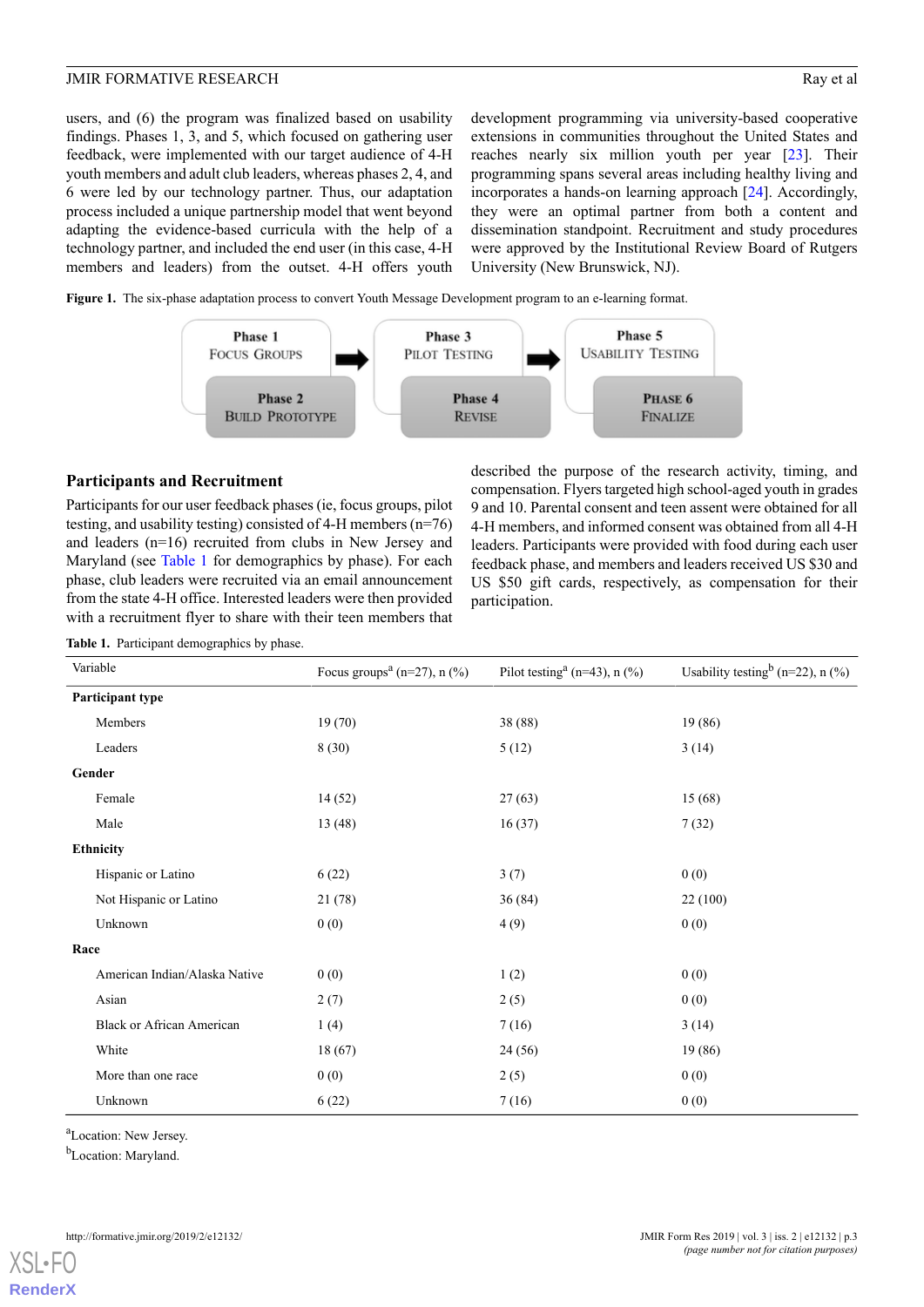#### JMIR FORMATIVE RESEARCH **Ray et al.** Ray et al.

#### **Procedures and Measures by Phase**

#### *Phase 1: Focus Groups*

Four 2-hour focus groups were conducted with 4-H members and leaders to generate key ideas to guide the development of the e-learning version.

#### **Procedures**

Focus groups were led by the study principal investigators and cofacilitated by either the study project manager or a graduate research assistant. Focus group participants read copies of the in-person YMD curriculum, and subsequent discussions centered on improvements to curriculum content, including the use of acronyms and illustrative advertisements, framing of content, and providing ideas for transferring the content to an online platform (ie, use of voiceovers, program pacing, and various interactive features). Input was also solicited regarding the new program name. All focus group sessions were audio recorded and later transcribed. Detailed notes were taken for each session by the cofacilitator and circulated to the lead facilitator after each focus group to confirm accuracy.

#### *Phase 2: REAL Media Development*

The YMD curriculum was adapted to an e-learning prototype in a collaborative effort between the research team and technology developer.

#### **Youth Message Development**

The YMD curriculum consists of four lessons, is approximately 90 minutes in length, and is delivered in-person by a trained facilitator either all at once or in multiple sessions. Lessons focus on (1) media reach and strategies advertisers use to sell products, (2) claims in advertisements and counterarguments to those claims, (3) production techniques advertisers use to get attention (eg, setting, colors, font size), and (4) the application of content learned in lessons 1 to 3 to the development of a drug prevention message in the form of a poster [\[13](#page-11-10),[14\]](#page-11-11).

#### **Procedures**

The development of the e-learning version of YMD, named REAL media based on focus group input and project team discussions, was an iterative process. Guided by the YMD curriculum, as well as feedback from the focus groups, the research team developed scripts for each lesson to guide the translation of content to e-learning format including on-screen text, narration, and interactive components. The Web development team offered its own expert feedback, and the entire team worked together to clarify the vision for REAL media. After each lesson was developed, the research team would provide feedback and the Web development team would make additional modifications. This process continued until the content was accurate and any observed technical glitches were resolved.

#### *Phase 3: Pilot Testing*

Five 2-hour pilot-testing sessions were conducted with 4-H leaders and members to assess the feasibility and acceptability of the REAL media prototype.

#### **Procedures**

Each participant was provided with a laptop computer with a wireless internet connection, mouse, and headset. Participants were asked to complete, at their own pace, as much of the REAL media program as possible during the 2-hour session. Participants were not asked to create an antisubstance use message—the final component of the REAL media program—due to time constraints, but they were provided with sample files to upload to test the program's functionality. Participants also completed a brief survey to evaluate the performance of and their engagement in each level, what they liked and did not like, as well as demographic items. This was followed by a participant debrief led by the research team.

#### **Measures**

The 4-H members' engagement at the end of each level was assessed with 12 items adapted from the Audience Engagement Scale [[25\]](#page-12-1) and Narrative Engagement Scale [[26\]](#page-12-2). Participants were asked to indicate their agreement with each item on a 5-point scale from strongly disagree to strongly agree. Six items were from three subscales of the Audience Engagement Scale, including personal reflection (eg, "This level made me think a lot about my substance use [drugs, alcohol, tobacco]"), perceived novelty (eg, "This level was just like what we normally do in school"), and critical thinking (eg, "This level made me think about the truthfulness of ad claims"). The remaining six items were from three scales of the Narrative Engagement Scale, including interest (eg, "This level held my attention"), realism (eg, "The information in this level was very realistic"), and identification (eg, "The information in this level was relevant for me"). 4-H leaders responded to parallel items, which were adjusted to reflect their perception of how 4-H members would respond (eg, "They would think the information in this level is very realistic"). Open-ended feedback also was solicited. After each level was completed, participants were asked to respond to two prompts that captured (1) what they liked best about the level and (2) suggestions for improvement.

#### *Phase 4: Revision to REAL Media*

Changes were made to the prototype based on feedback from the pilot-testing sessions.

#### **Procedures**

The research team communicated the suggested changes to the programmer, who in turn made the edits before the usability test. The team verified the changes and performed internal testing before moving onto the next phase.

#### *Phase 5: Usability Testing*

After revisions to the prototype were made, an independent usability test was conducted with a sample of 4-H members and leaders with no prior knowledge of the REAL media adaptation process.

#### **Procedures**

Procedures for the usability test were similar to the pilot-testing procedures. Each participant was provided with a laptop computer with a wireless internet connection, mouse, and headset, and asked to complete levels 1 to 4 of the REAL media program during the 2-hour session. Participants were not asked

 $XS$  $\cdot$ FC **[RenderX](http://www.renderx.com/)**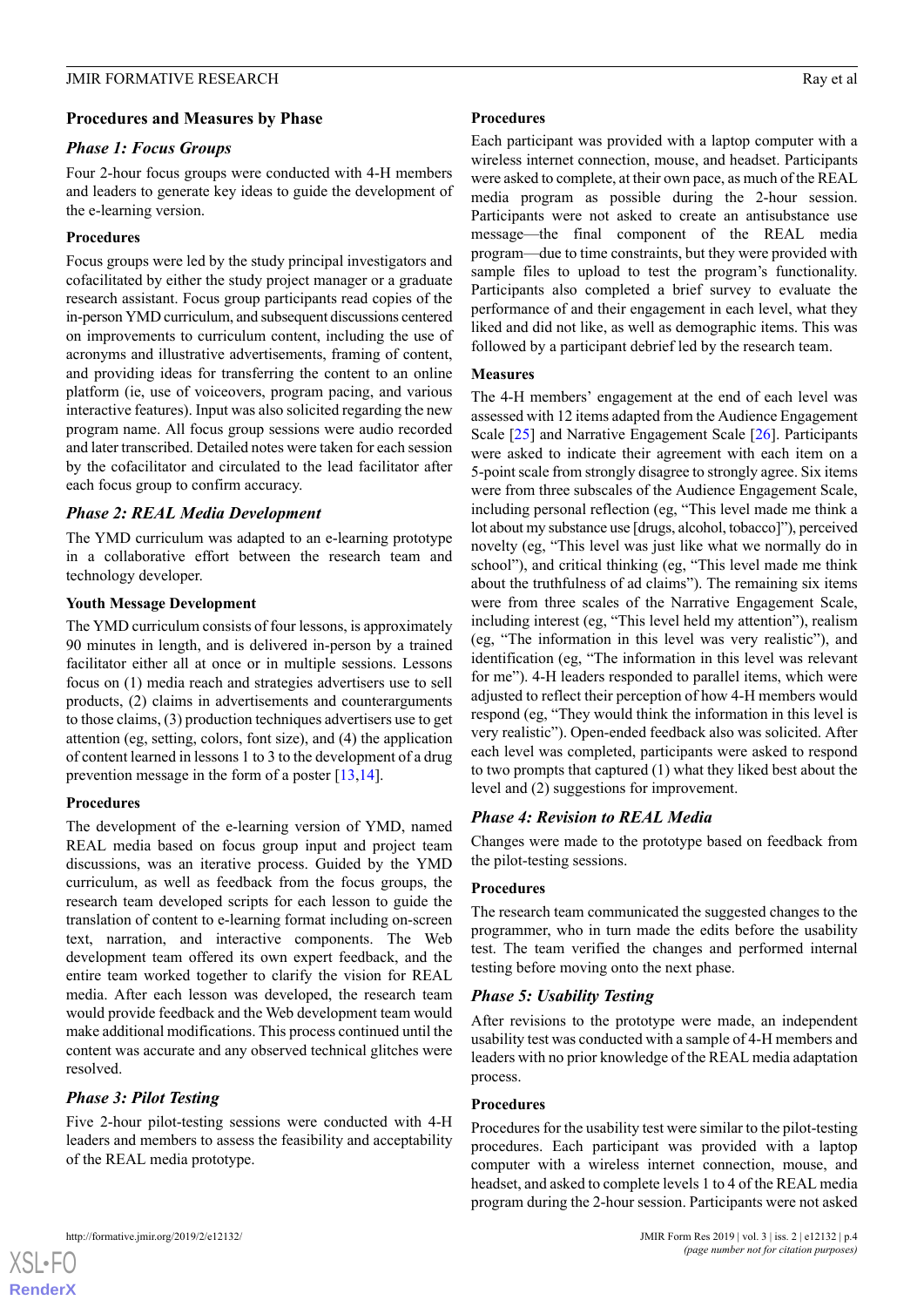#### JMIR FORMATIVE RESEARCH RAY EXAMPLE 2001 A 2002 FORMATIVE RESEARCH

to complete level 5 due to time constraints. Participants completed a brief survey to evaluate the usability after each level and the overall program.

#### **Measures**

Program usability of each level was assessed with 10 items adapted from the System Usability Scale (SUS) [[27\]](#page-12-3). Sample SUS items were "I thought this level was easy to use" and "I found the various functions in this level were well integrated." Coefficient alphas for SUS scores by level ranged from .83 to .92. Usability of the overall program was assessed with 19 items adapted from the Computer System Usability Questionnaire (CSUQ) [[28\]](#page-12-4). Items fit into one of three subscales including system use (eg, "Overall, I am satisfied with how easy it is to use this program"), information quality, (eg, "The information provided for the program is easy to understand"), and interface quality (eg, "I like using the interface of this program"). Participants were asked to indicate their agreement with each item on a 5-point scale from strongly disagree to strongly agree. Mean scores were created for each subscale, and a total score was computed as the mean of all items. Coefficient alphas ranged from .89 to .98. Participants were also asked to list three positive and negative aspects of the overall program. Finally, self-efficacy to apply curriculum concepts was assessed among 4-H members only. This measure consisted of four items created for this study (eg, "I am confident that I can use these lessons to create my own counterarguments").

#### *Phase 6: Finalizing REAL Media*

A list of changes to be made to REAL media before conducting a large-scale evaluation were identified.

#### **Procedures**

After the usability test, the research team analyzed the findings and documented a list of recommended changes to be made upon securing funding to finalize the program and evaluate its efficacy. This list also included any lingering issues identified in the pilot test that could not be accommodated before usability testing.

### *Results*

#### **Phase 1: Focus Groups**

Focus group feedback was solicited on curriculum content and format with considerable time spent brainstorming suggestions for adapting the face-to-face content to a Web-based platform. Feedback was consistent across both youth and leaders, and it was organized by type (eg, content vs technology).

#### *Content Feedback*

Much of the content-specific discussion focused on the advertisements depicted in the curriculum, including their appropriateness and relevance to the audience. Youth participants were able to identify sample ads they liked as well as ads that did not resonate with their age group. One of the concepts in the curriculum focuses on ads that use sex appeal as a strategy to sell products. Youth participants acknowledged the importance of including this imagery because it was an accurate representation of what they were exposed to, but also noted the need to avoid showing "overly" sexual images for the

more conservative members and leaders and/or younger club members. For example, showing a male celebrity in an underwear advertisement was deemed acceptable only if the image was cropped above the waist.

Another focus of the content-specific conversations related to the need for acronyms that resonated with the audience, and to adjust existing labels for key concepts accordingly. For example, the original acronym for the four strategies advertisers use to sell products was FUGE, which stood for fun with the group, unexpected/humor, glamor/sex appeal, and endorsement techniques, respectively. Youth participants suggested swapping the "G" to an "S" to produce FUSE, which would be easier to remember and could even be represented with an animated fuse. They also suggested relabeling the "S" from sex appeal to style, to avoid terminology that might be deemed inappropriate.

#### *Technology-Based Feedback*

Participants had many suggestions for how to adapt the curriculum content to a Web-based platform, including the use of narration to minimize on-screen text, interactive activities or games to maximize user engagement, positive feedback to encourage users when completing activities, the need for user flexibility in navigating the content, and age-appropriate communication. For example, they suggested avoiding a narrator with an adult voice, but also cautioned against someone who sounded too youthful or kid-like. Similarly, they wanted the narrator to offer positive feedback for correct answers that was simple (eg, "good job" or "way to go") without being overly enthusiastic. Examples of suggested interactions were to allow the user to be able to manipulate images or ads to better highlight relevant lesson concepts and/or maximize contrasts and to offer a variety of interaction types. Participants also suggested that some users might want additional information on topics of interest and asked that additional content be made available to those seeking it. Labels were offered for program features that would avoid a school-like feel. For example, "lessons" could be "levels" and a "quiz" at the end of each lesson could be called a "challenge." Finally, participants suggested potential names for the curriculum.

#### **Phase 2: REAL Media Development**

Guided by the focus group results as well as the iterative feedback process described in the Methods, a five-level (ie, lesson) e-learning course was produced. From submission of the first script to completion, the build process took approximately 12 weeks. The main concepts from the face-to-face curriculum were retained and presented via a mix of on-screen text and narration, the latter of which was recorded by a younger, college-aged female. Although the face-to-face YMD curriculum consisted of four lessons, the first lesson was split into two separate lessons for REAL media to achieve a better balance of content and timing throughout. Each lesson was projected to take approximately 20 minutes to complete. In addition to the on-screen text, there were several interactions per level, including drag and drop, multiple choice, fill in the blank, sliders, and hover/reveal. Each level concluded with a brief "challenge" in which users were asked to apply the core concepts illustrated in the level. Finally, to offer interested users the option to see additional content, levels included "optional

 $XSJ \cdot F$ **[RenderX](http://www.renderx.com/)**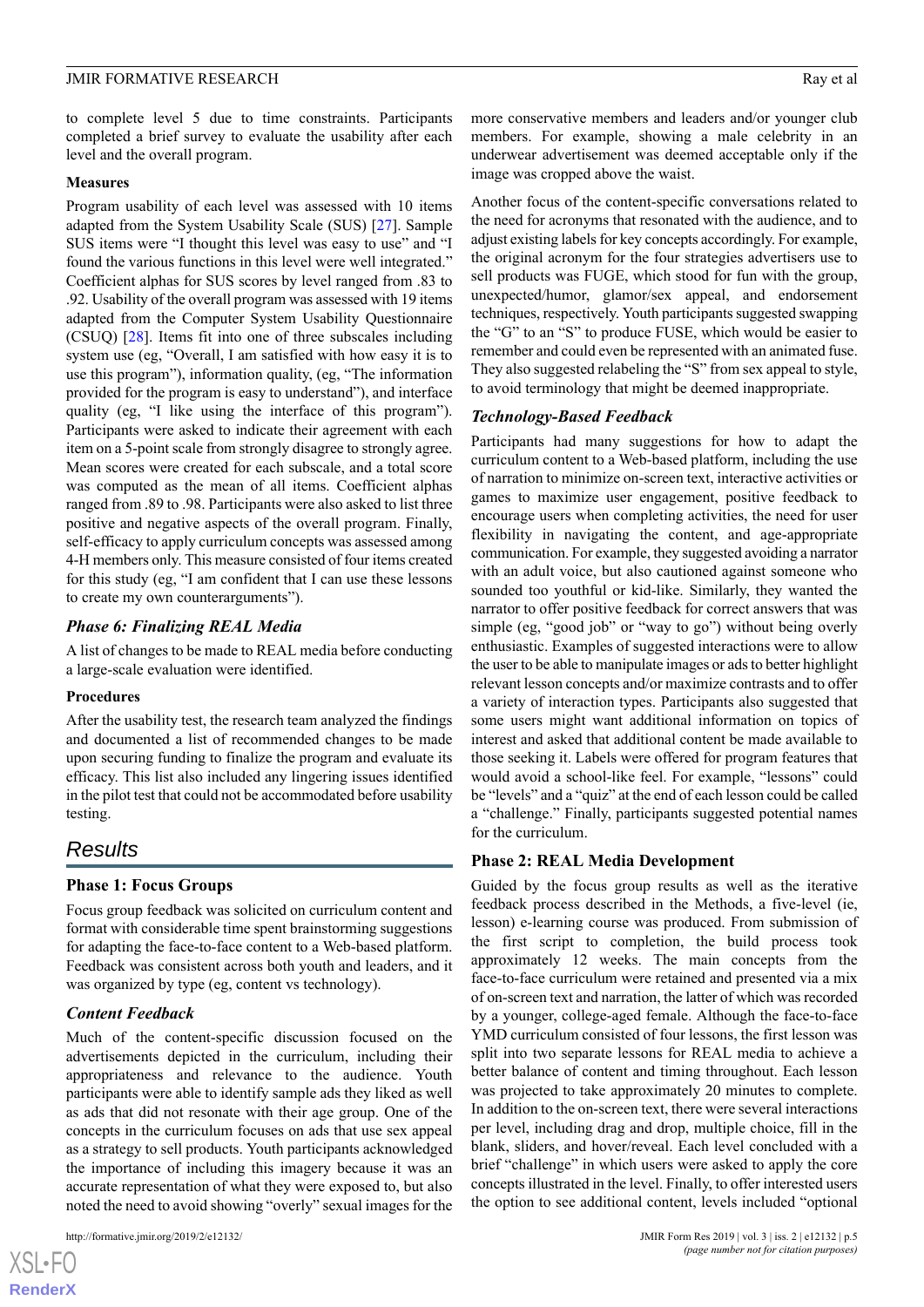depth" segments in which users could learn more about the topics covered in that level. Additional resources were also included with each level. The inclusion of optional depth and resources allowed the user to "customize" or "personalize" their experience, a technique found to increase engagement and effectiveness [\[29](#page-12-5)].

Once built, the five levels were hosted on the technology company's Learning Management System that was programmed so that users would be able to log in to their own personal account page and access the program. Each level was locked, meaning that participants had to proceed through the program sequentially by level; they did not gain access to the next level until the prior one was completed. To accommodate the less tech-savvy users, written instructions and a video were placed

on the Learning Management System home screen to guide users through the log-in process.

#### **Phase 3: Pilot Testing**

#### *Level Engagement Self-Report*

Ratings on indicators of realism, interest, and identification for the audience were neutral to positive overall as reported by both members and leaders (see [Table 2\)](#page-7-0). Average member ratings for realism across levels mostly ranged between agree (=4) and strongly agree (=5). Average member ratings for identification were between the neutral point  $(=3)$  and agree  $(=4)$ , but closer to agree. Average member ratings for interest were around the neutral point  $(=3)$ .

<span id="page-7-0"></span>Table 2. Means and SDs for engagement scales by level for 4-H members and leaders. The n varies for each level because participants did not rate any levels they did not begin.

| Scale                             | Level 1, mean $(SD)$ |                   | Level 2, mean $(SD)$ |                   | Level 3, mean $(SD)$ |                   | Level 4, mean (SD) |                   | Level 5, mean $(SD)$ |                                   |
|-----------------------------------|----------------------|-------------------|----------------------|-------------------|----------------------|-------------------|--------------------|-------------------|----------------------|-----------------------------------|
|                                   | Member<br>$(n=38)$   | Leader<br>$(n=5)$ | Member<br>$(n=38)$   | Leader<br>$(n=5)$ | Member<br>$(n=36)$   | Leader<br>$(n=5)$ | Member<br>$(n=34)$ | Leader<br>$(n=5)$ | Member<br>$(n=15)$   | Leader<br>$(n=1)$                 |
| <b>Audience Engagement Scale</b>  |                      |                   |                      |                   |                      |                   |                    |                   |                      |                                   |
| Personal reflection               | 3.33<br>(0.87)       | 3.70<br>(0.67)    | 2.99<br>(0.84)       | 3.50<br>(0.61)    | 3.35<br>(0.94)       | 4.10<br>(0.74)    | 3.18<br>(0.80)     | 3.80<br>(0.67)    | 3.33<br>(0.72)       | $3.50$ (--)                       |
| Novelty                           | 3.89<br>(0.87)       | 3.70<br>(0.67)    | 4.07<br>(0.82)       | 4.20<br>(0.84)    | 3.43<br>(1.04)       | 4.10<br>(1.02)    | 3.91<br>(0.88)     | 3.90<br>(0.89)    | 3.60<br>(0.89)       | $2.00 (-)$                        |
| Critical thinking                 | 4.18<br>(0.70)       | 4.40<br>(0.42)    | 3.86<br>(0.96)       | 4.40<br>(0.55)    | 4.31<br>(0.83)       | 4.50<br>(0.50)    | 3.96<br>(0.78)     | 4.00<br>(0.94)    | 3.77<br>(0.94)       | $4.00 (-)$                        |
| Total                             | 3.80<br>(0.58)       | 3.93<br>(0.35)    | 3.64<br>(0.68)       | 4.03<br>(0.52)    | 3.69<br>(0.71)       | 4.23<br>(0.69)    | 3.68<br>(0.57)     | 3.90<br>(0.79)    | 3.57<br>(0.60)       | $3.17 \left( \rightarrow \right)$ |
| <b>Narrative Engagement Scale</b> |                      |                   |                      |                   |                      |                   |                    |                   |                      |                                   |
| Interest                          | 3.01<br>(0.27)       | 2.80<br>(0.45)    | 2.92<br>(0.43)       | 3.10<br>(0.22)    | 2.99<br>(0.57)       | 3.20<br>(0.27)    | 2.88<br>(0.30)     | 3.00<br>(0.00)    | 3.13<br>(0.23)       | $3.50 (-)$                        |
| Realism                           | 4.53<br>(0.65)       | 3.90<br>(0.89)    | 4.36<br>(0.56)       | 4.00<br>(0.94)    | 4.19<br>(0.68)       | 4.10<br>(0.65)    | 4.22<br>(0.68)     | 4.00<br>(0.71)    | 3.80<br>(0.32)       | $5.00 (-)$                        |
| Identification                    | 3.76<br>(0.95)       | 4.00<br>(1.17)    | 3.76<br>(0.98)       | 4.20<br>(0.84)    | 3.50<br>(1.25)       | 4.10<br>(0.89)    | 3.94<br>(0.92)     | 3.90<br>(0.74)    | 3.63<br>(0.61)       | $2.00 (-)$                        |
| Total                             | 3.77<br>(0.42)       | 3.59<br>(0.65)    | 3.68<br>(0.49)       | 3.77<br>(0.40)    | 3.56<br>(0.59)       | 3.80<br>(0.48)    | 3.68<br>(0.48)     | 3.61<br>(0.40)    | 3.51<br>(0.25)       | $3.50$ (--)                       |

Ratings on indicators of personal reflection on the impact of advertising and substance use, perceived novelty, and critical thinking about advertisements also were positive, with most averages for members close to agree  $(=4)$  for novelty and critical thinking. Member ratings for personal reflection were closer to the neutral point  $(=3)$ , suggesting that not all members thought a lot about their own substance use after using the program.

Given the small sample of leaders, formal comparisons of their responses with those of members were not conducted. Nonetheless, means for leaders' perceptions of personal reflection and critical thinking were higher than mean scores of members. Conversely, realism scores were higher for members than leaders.

#### *Level Open-Ended Responses Feedback*

Positive comments focused on content and technical aspects of the program. For example, specific to content, one user noted

[XSL](http://www.w3.org/Style/XSL)•FO **[RenderX](http://www.renderx.com/)**

the examples were realistic and that made the program more relatable for teens. Comments related to technical aspects were focused on visuals, audio, interactive features, and overall program pace. Users reported the interactive features helped them to feel more engaged, the imagery helped keep their attention, the sound effects were positive, and the program was conducted at a nice pace.

Negative comments also focused on both content and technical aspects. Specific to content, participants noted words and concepts that were hard to understand. On the technical side, participants noted frustration with load time and other technical glitches. Other comments related to overall user experience focused on increasing flexibility, such as making it easier to go back to concepts they wanted to review. Although some participants noted they liked pacing, others noted it felt rushed. Other suggestions were to increase font size in certain places and to use more narration and less text.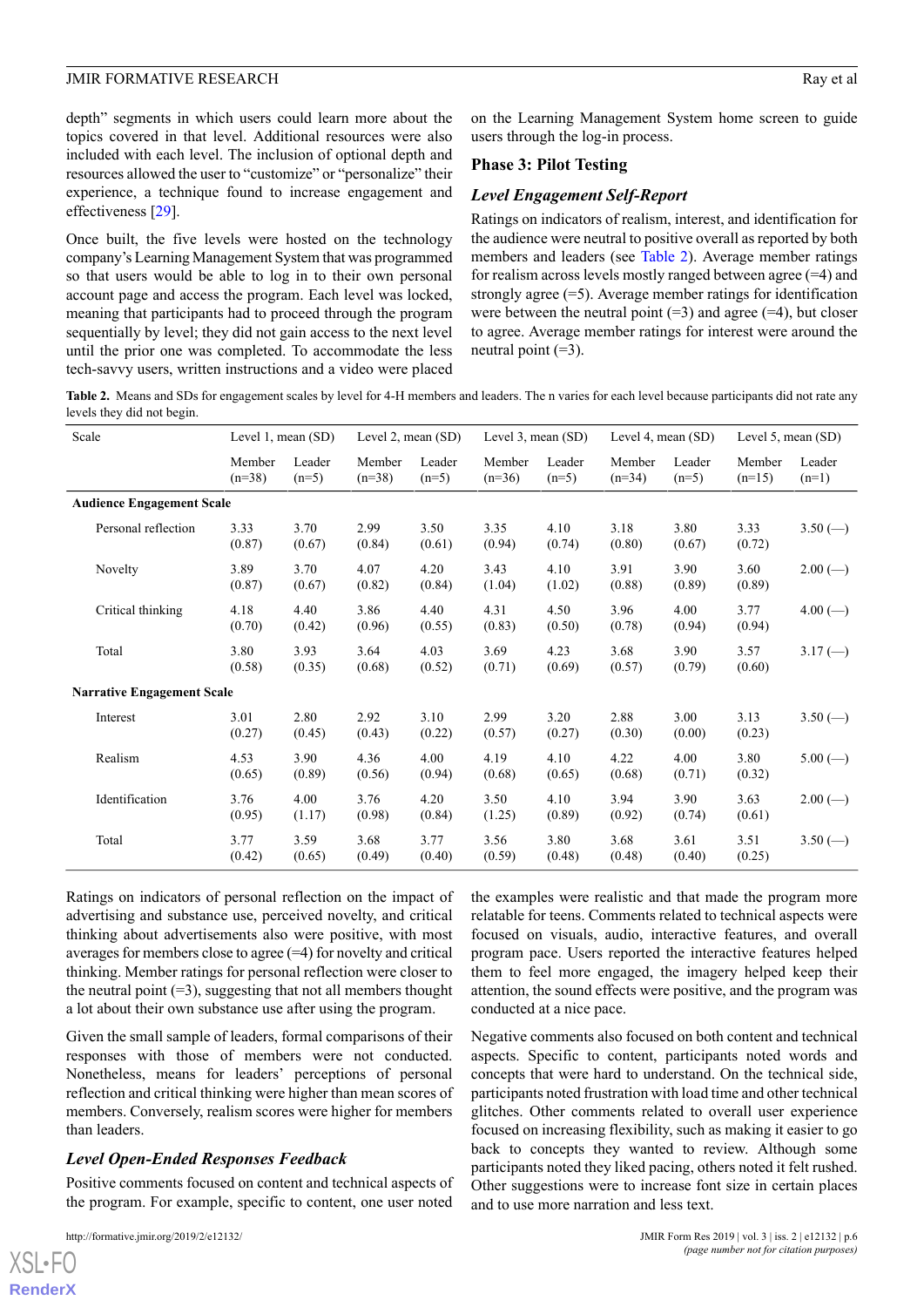#### **JMIR FORMATIVE RESEARCH** Ray et al.

#### **Phase 4: Revisions to REAL Media**

Based on feedback from the pilot test, edits were made following a procedure similar to the original development such that the research team reviewed the changes and offered feedback until minimal glitches were observed and the revised content was satisfactorily incorporated. Specific edits made included adding additional content to the log-in page to aid users in navigating the program (eg, explanations of program features), adding a feature so users could enlarge images, uploading higher quality versions of embedded video content, updating screens with new images, fixing minor content issues such as errors in grammar, fixing minor technical glitches (eg, voiceovers cutting off at the end of a screen), and adjusting contrast of text and/or background colors to enhance the visual experience. [Figure 2](#page-8-0) shows select screens from the revised prototype.

<span id="page-8-0"></span>**Figure 2.** Images from the Revised REAL media prototype.



**HOME SCREEN** 



LEVEL 1: INTRODUCTION TO **MEDIA AND ADVERTISING** 



LEVEL 2: TARGET AUDIENCE & PERSUASION STRATEGIES



LEVEL 3: CLAIMS & **COUNTER-ARGUMENTS** 



LEVEL 4: PRODUCTION **TECHNIQUES** 



LEVEL 5: PLANNING YOUR **MESSAGE** 

#### **Phase 5: Usability Testing**

Means for all constructs assessed during the usability test are presented in [Tables 3](#page-8-1) and [4](#page-9-0).

#### *Usability*

<span id="page-8-1"></span>Mean SUS scores were favorable, with scores falling between agree  $(=4)$  and strongly agree  $(=5)$  for all levels (see [Table 3\)](#page-8-1). Scores for the CSUQ, which captured participants' perceptions of the program, overall were also positive (see [Table 4\)](#page-9-0). Notably, both the SUS and CSUQ scores were higher among 4-H members than leaders, suggesting youth members had an easier time navigating the program overall.

#### *Self-Efficacy*

Ratings for confidence in using the information learned in REAL media to create counterarguments, use those arguments to convince others about media messages, use lessons to create advertisements, and change other people's behavior via self-created advertisements were all high, with average scores falling between agree  $(=4)$  and strongly agree  $(=5)$  (see [Table](#page-9-0) [4\)](#page-9-0).

**Table 3.** Means and SDs for usability for 4-H members and leaders by level. The n varies for each level because participants did not rate any levels they did not begin.

| Scale                | Level 1             |                    | Level 2             |                    | Level 3             |                    | Level 4             |                    |
|----------------------|---------------------|--------------------|---------------------|--------------------|---------------------|--------------------|---------------------|--------------------|
|                      | Members<br>$(n=19)$ | Leaders<br>$(n=3)$ | Members<br>$(n=19)$ | Leaders<br>$(n=3)$ | Members<br>$(n=19)$ | Leaders<br>$(n=3)$ | Members<br>$(n=17)$ | Leaders<br>$(n=3)$ |
| $SUSa$ , mean $(SD)$ | 4.24(0.62)          | 3.93(0.75)         | 4.28(0.54)          | 3.93(0.75)         | 4.10(0.58)          | 3.07(1.42)         | 4.28(0.59)          | 3.73 (0.81)        |

a SUS: System Usability Scale.

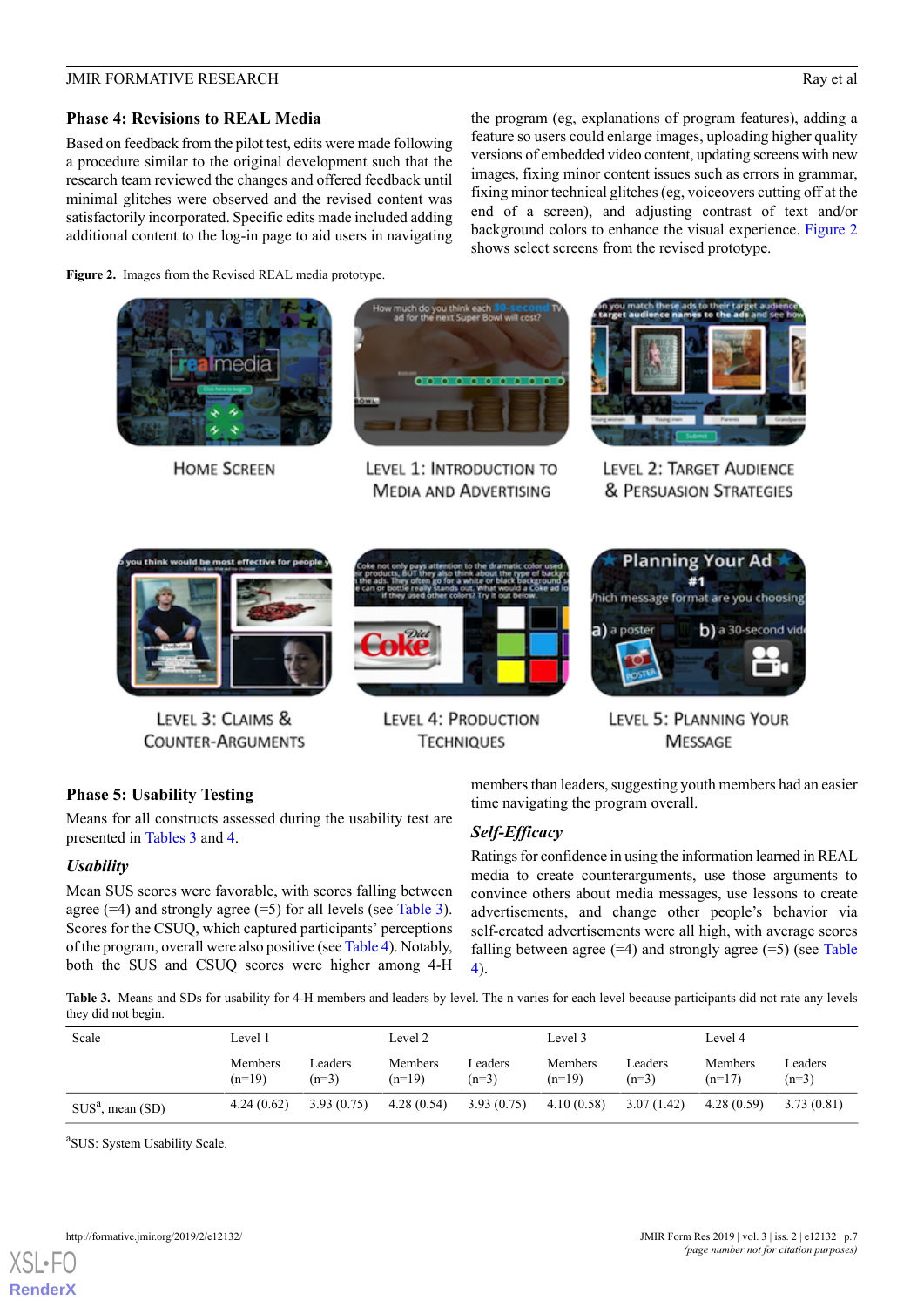<span id="page-9-0"></span>**Table 4.** Overall program means and SDs for usability and self-efficacy for 4-H members and leaders.

| Scale                                      | Overall, mean (SD) |                 |  |
|--------------------------------------------|--------------------|-----------------|--|
|                                            | Members $(n=19)$   | Leaders $(n=3)$ |  |
| CSUQ <sup>a</sup>                          |                    |                 |  |
| System use                                 | 4.39(0.82)         | 3.89(0.96)      |  |
| Information quality                        | 4.32(0.84)         | 3.71(0.62)      |  |
| Interface quality                          | 4.40(0.82)         | 3.83(1.04)      |  |
| Total score                                | 4.37(0.80)         | 3.81(0.85)      |  |
| Self-efficacy                              |                    |                 |  |
| To create counterarguments                 | 4.05(1.13)         |                 |  |
| To use counterarguments to convince others | 4.26(0.93)         |                 |  |
| To create advertisements                   | 4.21(1.03)         |                 |  |
| To change other people's behavior          | 4.00(1.20)         |                 |  |

<sup>a</sup>CSUQ: Computer System Usability Questionnaire.

<sup>b</sup>Leaders did not complete this measure.

#### *Open-Ended Responses Feedback*

Similar to the pilot-testing feedback, comments from users on what they liked and did not like related to both technological aspects of the program and content. From a positive standpoint, participants liked the narration overall (eg, "it talks to you, keeps you involved"), visuals (eg, "pretty design," "bright colors," "cool pictures"), and the overall ease of use or navigation of the program (eg, "simple," "easy to use"). Related to content, participants reported the program was informative, fun, and engaging, and liked the interactions.

Technological areas to improve included a more appealing sign-in page, as well as ongoing timing issues (eg, words went too fast on screen) and loading errors (eg, video would stop playing, some screens were slow). Some features were confusing and needed additional explanation (eg, the zoom button on images). Participants also noted the overall program could be shortened, particularly for a 2-hour session. From a content perspective, participants noted some sections were challenging (eg, the claims, evidence, and counterarguments), and they suggested refining the content presented to make concepts covered in this level easier to understand. Participants also requested more feedback from the program when they provided an answer (eg, they want to be told if they are right or wrong for open-ended responses).

#### **Phase 6: Finalizing REAL Media**

Based on the feedback from both the usability and pilot, the research team identified further modifications for potential implementation in phase 2, the goal of which is to evaluate the impact of REAL media on user behavior prospectively and test the conceptual model guided by the Theory of Active Involvement as described previously.

From a technical perspective, a user-friendly log-in system is needed. Minor issues include edits to slide timing, transitions in content, and load time for each level.

From a content perspective, the youth requested more voiceovers, so there would be less on-screen text for users to read. In addition, we plan to streamline some of the repetitive content (particularly in level 3), which will be helpful for individuals who complete the program in one sitting. We will also offer more examples of challenging concepts, including claims, missing claims, and counterarguments (level 3). Finally, we plan to add a social media contest as an outlet for youth to share their antisubstance messages with their family and peers once they complete the e-learning curriculum.

### *Discussion*

Adolescent substance abuse remains a significant public health concern [[1,](#page-11-0)[2](#page-11-1)], and media literacy-based interventions appear to be a promising and novel approach to addressing this problem [[13,](#page-11-10)[17-](#page-11-14)[19\]](#page-11-16). This study adapted a brief face-to-face media literacy alcohol and tobacco intervention for high school students (an underserved cohort in substance use prevention) for an online delivery system targeting multiple substances. Focus groups, a pilot study, and a separate usability study were conducted in the process of iteratively developing the curriculum. The resulting brief curriculum can be implemented in approximately 90 minutes (plus lesson 5 that occurs separately) or split into two to four separate lessons of approximately 20 to 25 minutes each, the latter of which is encouraged based on user feedback from pilot and usability tests. The findings highlight the potential for brief, focused active involvement interventions that can be applied to other substances as well as other public health concerns. In the discussion that follows, we highlight implications of this study and share lessons learned through employing a multiphase adaptation design that includes a partnership with a technology developer as well as the end user.

One of the main implications of these findings is the need for high levels of engagement with prevention materials. The potential for an online curriculum to meet these needs, and the challenges in doing so, are amply illustrated. This work identified both content and technical techniques for engaging

[XSL](http://www.w3.org/Style/XSL)•FC **[RenderX](http://www.renderx.com/)**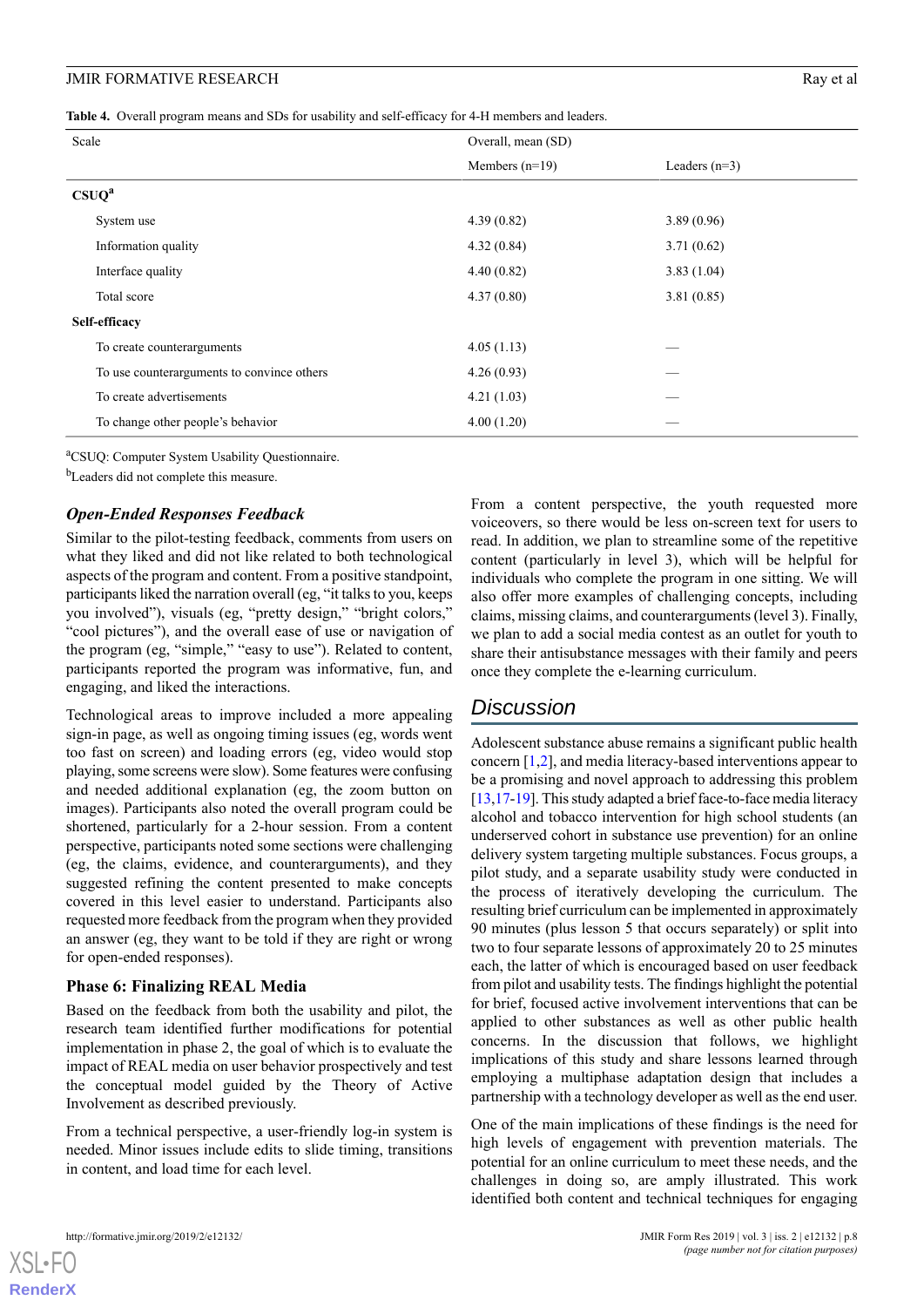the user. At the same time, the need for customization and personalization was also illustrated. For example, users want flexibility to navigate the program on their own terms, explore additional content if they choose, and receive personalized feedback on interactive elements including open-ended responses and some responses with feedback (eg, challenges).

One of the benefits of this innovative, brief, intervention component is that while potentially affecting substance use alone or in combination with a comprehensive intervention, it encourages the development of higher-order critical thinking skills valued in high school curricula under current teaching standards in most states. Favorable ratings on self-efficacy to use the skills REAL media aimed to build were notable and should only improve once additional edits are made particularly around the challenging concepts in level 3. This complementarity with curriculum standards should foster dissemination.

It is worth noting that the iterative process employed to adapt content to REAL media (ie, three data collections, three separate technology development phases) allowed the research team and technology developers to gain greater understandings of each other's desires and limitations. Although extensive discussions occurred prior to initiation, it is our experience that differences in language, culture, and expectation require continued adjustments (and patience). Even though the technology company had considerable experience in training and implementation development, the media literacy approach was new to them and required considerable adjustments. Further, much discussion was required for both parties involved to understand respective goals. For example, our technology partner did not initially grasp our need for extensive program data capture to support self-report measures.

Overall, the curriculum demonstrated sound functionality and engagement through the iterative adaptation process. Although initial engagement ratings reported during the pilot test were not as high as we would have liked, improvements were made before usability testing. and the self-reported usability scores were very positive. We hope that additional changes scheduled to be made in response to usability feedback, as well as pilot feedback that was not able to be incorporated due to a short timeline, will further improve engagement. There may also be

a ceiling effect for engagement in any intervention that has educational and prevention goals. It is an empirical question whether further improvements in engagement would yield increases in program outcomes.

We would also be remiss if we did not note the partnership model adopted throughout this research. Although the obvious partnership is between program developers (research team) and the technology developers, one cannot underestimate the importance of including the end user, in this case the 4-H organization, from the start. As opposed to the "build it, and they will come" model of intervention development, the research team adopted a partnership model that incorporates the end user from inception and has been applied successfully to other curricula adaptations [[30\]](#page-12-6). As a result, REAL media is uniquely suited for dissemination through 4-H, which should facilitate the process of being taken to scale. Currently, 4-H clubs in nine states are using the curriculum in an efficacy trial to evaluate its impact on participants' substance use.

Finally, there were a few limitations of note. Given the pilot nature of the study, we did not assess teen participants' expectancies related to and actual use of substances. It is possible youth substance use tendencies and beliefs could influence their perceptions of the intervention. Accordingly, future feasibility studies on this topic should consider including these measures. In addition, participants were not selected at random. Thus, it is possible the individuals who self-selected into the study are not representative of 4-H participants as a whole. The sample was also small in size and predominately white. All these factors together potentially limit the generalizability of the results. The small sample size also limited our ability to look at differences in results between participating clubs.

In conclusion, this paper describes an iterative development process for adapting evidence-based, face-to-face, manualized prevention programming to an online format whereby the end user is involved from the outset. Both challenges and triumphs were experienced throughout the process, and efforts were generally successful overall. We believe that entering the field with a more fully developed curriculum increases the chances of effectively impacting behavioral outcomes as well as the likelihood of uptake.

#### **Acknowledgments**

This research was supported by National Institute on Drug Abuse (NIDA)/National Institutes of Health (NIH) (R21DA027146, R41DA039595, R42DA039595) and National Cancer Institute (NCI)/NIH (P30CA008748) grant funding. The sponsors did not influence the design or conduct of the study; the collection, management, analysis, or interpretation of the data; or the preparation, review, or approval of the manuscript. We gratefully acknowledge the contributions of participating 4-H clubs and their members, particularly Rachel Lyons of 4-H and Rutgers University.

#### **Conflicts of Interest**

KG, SCBan, MLH, and MM-D disclose intellectual property interests in the REAL media curriculum.

#### **References**

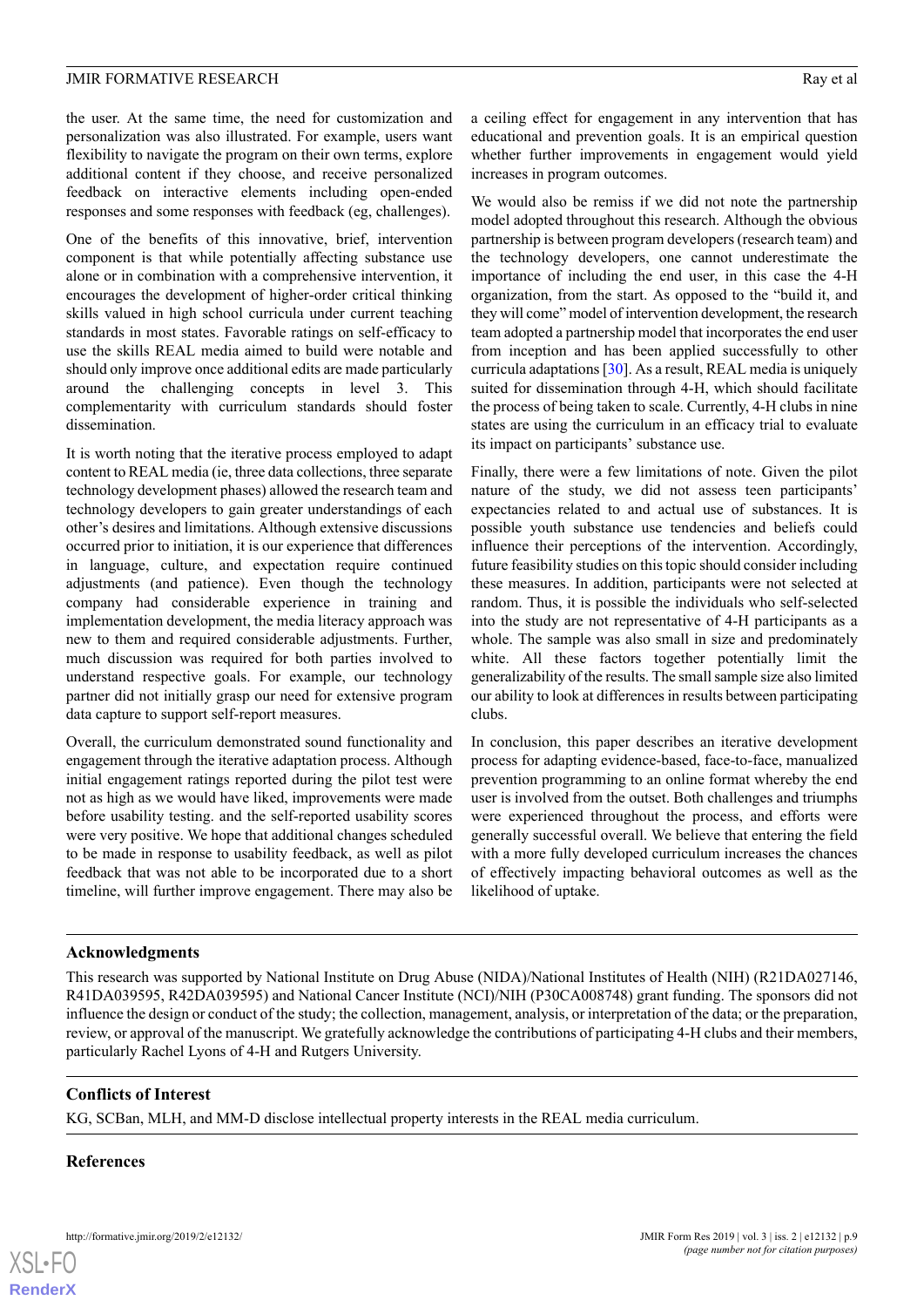- <span id="page-11-0"></span>1. Kann L, McManus T, Harris WA, Shanklin SL, Flint KH, Queen B, et al. Youth Risk Behavior Surveillance-United States, 2017. MMWR Surveill Summ 2018 Dec 15;67(8):1-114 [[FREE Full text](http://europepmc.org/abstract/MED/29902162)] [doi: [10.15585/mmwr.ss6708a1\]](http://dx.doi.org/10.15585/mmwr.ss6708a1) [Medline: [29902162](http://www.ncbi.nlm.nih.gov/entrez/query.fcgi?cmd=Retrieve&db=PubMed&list_uids=29902162&dopt=Abstract)]
- <span id="page-11-1"></span>2. Miech RA, Johnston LD, O'Malley PM, Bachman JG, Schulenberg JE, Patrick ME. Monitoring the Future National Survey Results on Drug Use, 1975-2017: Volume 1, Secondary School Students. Ann Arbor, MI: Institute for Social Research, University of Michigan; 2018. URL: [http://www.monitoringthefuture.org/pubs/monographs/mtf-vol1\\_2017.pdf](http://www.monitoringthefuture.org/pubs/monographs/mtf-vol1_2017.pdf) [accessed 2019-04-07] [\[WebCite Cache ID 77STQp1fH\]](http://www.webcitation.org/77STQp1fH)
- <span id="page-11-2"></span>3. Brown SA, McGue M, Maggs J, Schulenberg J, Hingson R, Swartzwelder S, et al. A developmental perspective on alcohol and youths 16 to 20 years of age. Pediatrics 2008 Apr;121 Suppl 4:S290-S310 [\[FREE Full text\]](http://europepmc.org/abstract/MED/18381495) [doi: [10.1542/peds.2007-2243D](http://dx.doi.org/10.1542/peds.2007-2243D)] [Medline: [18381495\]](http://www.ncbi.nlm.nih.gov/entrez/query.fcgi?cmd=Retrieve&db=PubMed&list_uids=18381495&dopt=Abstract)
- <span id="page-11-3"></span>4. Brown SA, Tapert SF, Granholm E, Delis DC. Neurocognitive functioning of adolescents: effects of protracted alcohol use. Alcohol Clin Exp Res 2000 Feb;24(2):164-171. [Medline: [10698367](http://www.ncbi.nlm.nih.gov/entrez/query.fcgi?cmd=Retrieve&db=PubMed&list_uids=10698367&dopt=Abstract)]
- <span id="page-11-4"></span>5. Masten AS, Faden VB, Zucker RA, Spear LP. Underage drinking: a developmental framework. Pediatrics 2008 Apr;121 Suppl 4:S235-S251. [doi: [10.1542/peds.2007-2243A\]](http://dx.doi.org/10.1542/peds.2007-2243A) [Medline: [18381492](http://www.ncbi.nlm.nih.gov/entrez/query.fcgi?cmd=Retrieve&db=PubMed&list_uids=18381492&dopt=Abstract)]
- <span id="page-11-5"></span>6. Hingson RW, Zha W. Age of drinking onset, alcohol use disorders, frequent heavy drinking, and unintentionally injuring oneself and others after drinking. Pediatrics 2009 Jun;123(6):1477-1484. [doi: [10.1542/peds.2008-2176](http://dx.doi.org/10.1542/peds.2008-2176)] [Medline: [19482757\]](http://www.ncbi.nlm.nih.gov/entrez/query.fcgi?cmd=Retrieve&db=PubMed&list_uids=19482757&dopt=Abstract)
- 7. Faggiano F, Vigna-Taglianti FD, Versino E, Zambon A, Borraccino A, Lemma P. School-based prevention for illicit drugs use: a systematic review. Prev Med 2008 May;46(5):385-396. [doi: [10.1016/j.ypmed.2007.11.012\]](http://dx.doi.org/10.1016/j.ypmed.2007.11.012) [Medline: [18258289](http://www.ncbi.nlm.nih.gov/entrez/query.fcgi?cmd=Retrieve&db=PubMed&list_uids=18258289&dopt=Abstract)]
- <span id="page-11-6"></span>8. Griffin KW, Botvin GJ. Evidence-based interventions for preventing substance use disorders in adolescents. Child Adolesc Psychiatr Clin N Am 2010 Jul;19(3):505-526 [[FREE Full text](http://europepmc.org/abstract/MED/20682218)] [doi: [10.1016/j.chc.2010.03.005](http://dx.doi.org/10.1016/j.chc.2010.03.005)] [Medline: [20682218\]](http://www.ncbi.nlm.nih.gov/entrez/query.fcgi?cmd=Retrieve&db=PubMed&list_uids=20682218&dopt=Abstract)
- <span id="page-11-7"></span>9. Onrust SA, Otten R, Lammers J, Smit F. School-based programmes to reduce and prevent substance use in different age groups: what works for whom? Systematic review and meta-regression analysis. Clin Psychol Rev 2016 Mar;44:45-59 [[FREE Full text](https://linkinghub.elsevier.com/retrieve/pii/S0272-7358(15)00152-X)] [doi: [10.1016/j.cpr.2015.11.002](http://dx.doi.org/10.1016/j.cpr.2015.11.002)] [Medline: [26722708](http://www.ncbi.nlm.nih.gov/entrez/query.fcgi?cmd=Retrieve&db=PubMed&list_uids=26722708&dopt=Abstract)]
- <span id="page-11-8"></span>10. US Department of Health and Human Services, Office of the Surgeon General. Facing Addiction in America: The Surgeon General's Report on Alcohol, Drugs, and Health. Washington, DC: HHS; 2016. URL: [https://addiction.surgeongeneral.gov/](https://addiction.surgeongeneral.gov/sites/default/files/surgeon-generals-report.pdf) [sites/default/files/surgeon-generals-report.pdf](https://addiction.surgeongeneral.gov/sites/default/files/surgeon-generals-report.pdf) [accessed 2019-04-07] [[WebCite Cache ID 77SThCq8i\]](http://www.webcitation.org/77SThCq8i)
- <span id="page-11-10"></span><span id="page-11-9"></span>11. Spoth R, Greenberg M, Turrisi R. Overview of preventive interventions addressing underage drinking: state of the evidence and steps toward public health impact. Alcohol Res Health 2009;32(1):53-66 [\[FREE Full text\]](http://europepmc.org/abstract/MED/23104447) [Medline: [23104447\]](http://www.ncbi.nlm.nih.gov/entrez/query.fcgi?cmd=Retrieve&db=PubMed&list_uids=23104447&dopt=Abstract)
- 12. Pettigrew J, Hecht ML. Developing prevention curricula. In: Bosworth K, editor. Prevention Science in School Settings: Complex Relationships and Processes. New York: Springer; 2015:151-174.
- <span id="page-11-11"></span>13. Banerjee SC, Greene K, Magsamen-Conrad K, Elek E, Hecht ML. Interpersonal communication outcomes of a media literacy alcohol prevention curriculum. Transl Behav Med 2015 Dec;5(4):425-432 [\[FREE Full text\]](http://europepmc.org/abstract/MED/26622915) [doi: [10.1007/s13142-015-0329-9\]](http://dx.doi.org/10.1007/s13142-015-0329-9) [Medline: [26622915](http://www.ncbi.nlm.nih.gov/entrez/query.fcgi?cmd=Retrieve&db=PubMed&list_uids=26622915&dopt=Abstract)]
- <span id="page-11-13"></span><span id="page-11-12"></span>14. Greene K, Catona D, Elek E, Magsamen-Conrad K, Banerjee SC, Hecht ML. Improving prevention curricula: Lessons learned through formative research on the Youth Message Development curriculum. J Health Commun 2016 Oct;21(10):1071-1078 [\[FREE Full text\]](http://europepmc.org/abstract/MED/27684111) [doi: [10.1080/10810730.2016.1222029](http://dx.doi.org/10.1080/10810730.2016.1222029)] [Medline: [27684111](http://www.ncbi.nlm.nih.gov/entrez/query.fcgi?cmd=Retrieve&db=PubMed&list_uids=27684111&dopt=Abstract)]
- <span id="page-11-14"></span>15. Jackson KM, Janssen T, Gabrielli J. Media/marketing influences on adolescent and young adult substance abuse. Curr Addict Rep 2018 Jun;5(2):146-157. [doi: [10.1007/s40429-018-0199-6](http://dx.doi.org/10.1007/s40429-018-0199-6)] [Medline: [30393590\]](http://www.ncbi.nlm.nih.gov/entrez/query.fcgi?cmd=Retrieve&db=PubMed&list_uids=30393590&dopt=Abstract)
- <span id="page-11-15"></span>16. Rideout V. The Common Sense Census: Media Use by Tweens and Teens. New York: Common Sense Media Inc; 2015. URL: [https://www.commonsensemedia.org/sites/default/files/uploads/research/census\\_researchreport.pdf](https://www.commonsensemedia.org/sites/default/files/uploads/research/census_researchreport.pdf) [accessed 2019-04-07] [\[WebCite Cache ID 77SUCyl6r\]](http://www.webcitation.org/77SUCyl6r)
- <span id="page-11-16"></span>17. Greene K, Banerjee SC, Ray AE, Hecht ML. Active involvement interventions in health and risk messaging. In: Parrott RL, editor. Oxford Encyclopedia of Health and Risk Message Design and Processing. New York: Oxford University Press; 2018:1-36.
- <span id="page-11-17"></span>18. Banerjee SC, Greene K. Analysis versus production: adolescent cognitive and attitudinal responses to anti-smoking interventions. J Comm 2006;56(4):773-794. [doi: [10.1111/j.1460-2466.2006.00319.x\]](http://dx.doi.org/10.1111/j.1460-2466.2006.00319.x)
- <span id="page-11-18"></span>19. Banerjee SC, Greene K. Antismoking initiatives: effects of analysis versus production media literacy interventions on smoking-related attitude, norm, and behavioral intention. Health Commun 2007;22(1):37-48. [doi: [10.1080/10410230701310281\]](http://dx.doi.org/10.1080/10410230701310281) [Medline: [17617012](http://www.ncbi.nlm.nih.gov/entrez/query.fcgi?cmd=Retrieve&db=PubMed&list_uids=17617012&dopt=Abstract)]
- <span id="page-11-20"></span><span id="page-11-19"></span>20. Kazemi DM, Borsari B, Levine MJ, Li S, Lamberson KA, Matta LA. A systematic review of the mHealth interventions to prevent alcohol and substance abuse. J Health Commun 2017 May;22(5):413-432. [doi: [10.1080/10810730.2017.1303556](http://dx.doi.org/10.1080/10810730.2017.1303556)] [Medline: [28394729](http://www.ncbi.nlm.nih.gov/entrez/query.fcgi?cmd=Retrieve&db=PubMed&list_uids=28394729&dopt=Abstract)]
- 21. Mason M, Ola B, Zaharakis N, Zhang J. Text messaging interventions for adolescent and young adult substance use: a meta-analysis. Prev Sci 2015 Feb;16(2):181-188. [doi: [10.1007/s11121-014-0498-7](http://dx.doi.org/10.1007/s11121-014-0498-7)] [Medline: [24930386](http://www.ncbi.nlm.nih.gov/entrez/query.fcgi?cmd=Retrieve&db=PubMed&list_uids=24930386&dopt=Abstract)]
- 22. Tobler NS, Stratton HH. Effectiveness of school-based drug prevention programs: A meta-analysis of the research. J Prim Prev 1997;18(1):71-128.
- 23. National 4-H Council. 4-H. 2018. What is 4-H? URL: <https://4-h.org/about/what-is-4-h/> [accessed 2018-09-06] [\[WebCite](http://www.webcitation.org/72ERk2wLv) [Cache ID 72ERk2wLv](http://www.webcitation.org/72ERk2wLv)]

[XSL](http://www.w3.org/Style/XSL)•FO **[RenderX](http://www.renderx.com/)**